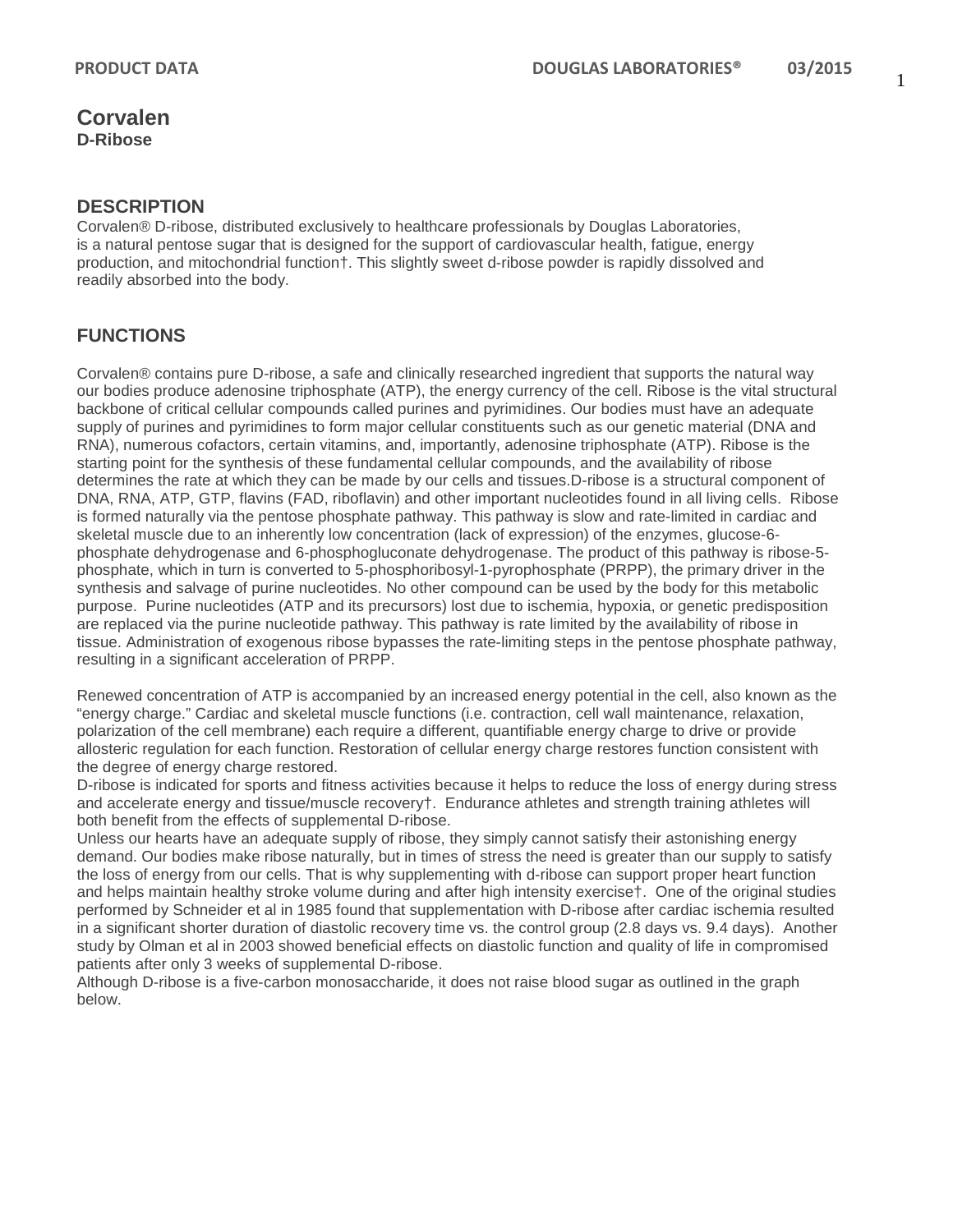

Corvalen® D-ribose is highly soluble in both hot or cold solutions and tastes slightly sweet. Corvalen® Dribose is non-GMO. D-ribose is rapidly and readily (~95%) absorbed with peak blood levels found within 30 – 45 minutes. Ribose not taken up by the cell is excreted unchanged in the urine. Corvalen® D-ribose is GRAS (generally recognized as safe), a determination that results only after considerable toxicology studies are performed and an expensive and time consuming FDA process is completed.

### **INDICATIONS**

Corvalen® is an all-natural D-ribose clinically proven to help restore energy, support cardiac function and reduce muscle stiffness, soreness, and fatigue.†

#### **FORMULA (#57451)**

Serving Size 5 g (1 scoop or 2 tsp), serving per container 56 D-ribose………………5 g No other ingredients.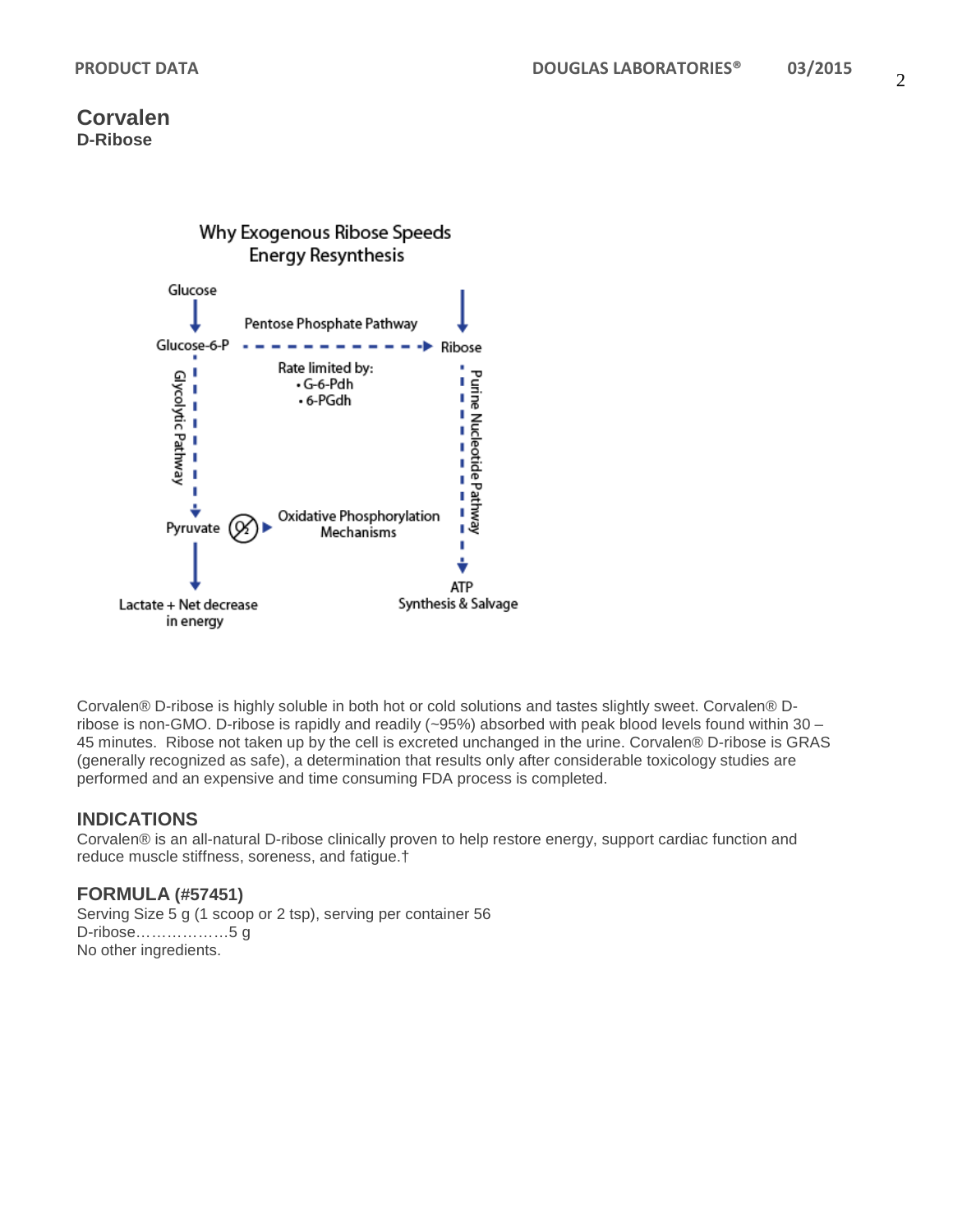#### **SUGGESTED USE**

Usual dosage: 5 g (1 scoop) serving twice daily, taken with meals. A third serving may be added with a mid-day meal as needed. Alternative dosage: 1 scoop just before and just after exercise or physical activity.

A single dose measuring scoop is provided within the 280 g jar.

Corvalen granular powder may be dissolved in 2 oz. or more of juice or milk or sprinkled over other foods of choice. Do not mix with carbonated beverages.

### **SIDE EFFECTS**

No adverse effects have been reported

CAUTIONS: Mild, transient hypoglycemia may occur if taken on an empty stomach. Insulin dependent diabetics and pregnant women should consult their physician before use. Ribose may cause a transient increase in uric acid levels; therefore those that have chronic gout should consult their physician before use.

#### **STORAGE**

Store in a cool, dry place, away from direct light. Keep out of reach of children.

# **REFERENCES**

HEART HEALTH Omran H, Illien S, MacCarter D, St Cyr J, Lüderitz B. Eur J Heart Fail. 2003 Oct;5(5):615-9.

Wallen WJ, Belanger MP, Wittnich C. Can J Physiol Pharmacol. 2003 Jan;81(1):40-7.

Ingwall JS. Curr Hypertens Rep. 2006 Dec;8(6):457-64.

MacCarter D, Vijay N, Washam M, Shecterle L, Sierminski H, St Cyr JA. Int J Cardiol 2009 Sep11;137 (1):79-80.

D. Perkowski, S. Wagner, A. Marcus, J. St.Cyr; Orange County Thoracic and CV Surgeons, Orange, CA, Bioenergy, Inc, Minneapolis, MN. J Surg Res 2007; 137(2): 295.

Zimmer HG. Cardiovasc Drugs Ther. 1998 Sep;12 Suppl 2:179-87. Review

BLOOD GLUCOSE

Eric R. Fenstad, Oladele Gazal, Linda M. Shecterle, J.A. St. Cyr & John G. Seifert: The Internet Journal of Nutrition and Wellness. 2008; Volume 5, Number 1.

Gross M, Zöllner N. Klin Wochenschr. 1991 Jan 4;69(1):31-6.

SPORTS NUTRITION/SKELETAL MUSCLE Hellsten Y, Skadhauge L, Bangsbo J. Am J Physiol Regul Integr Comp Physiol. 2004 Jan;286(1):R182-8.

D.Van Gammeran et al.Current Therapeutic Research. 2002. Vol 63.8.

Sahlin K, Tonkonogi M, Söderlund K. Acta Physiol Scand. 1998 Mar;162(3):261-6. Review.